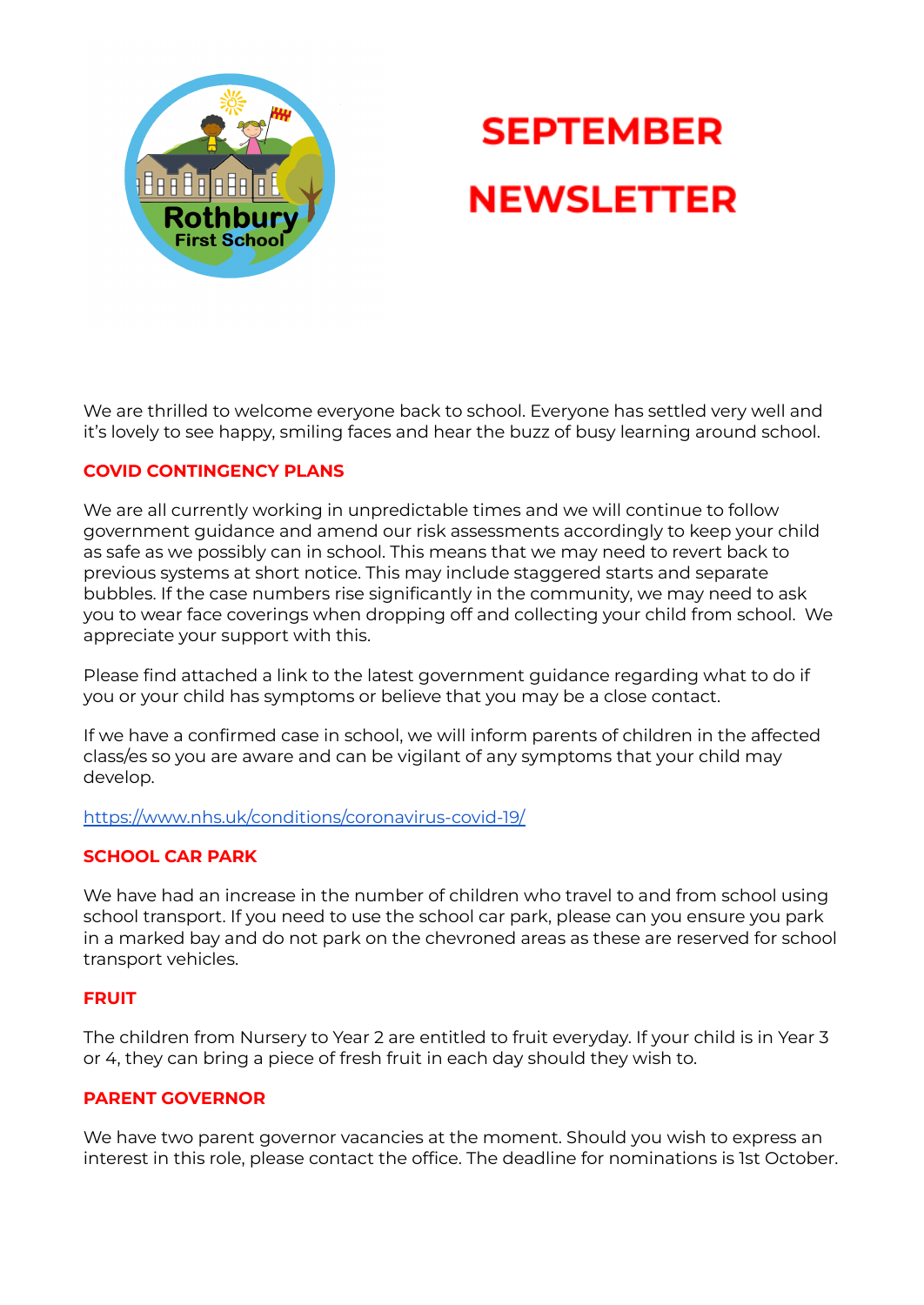### **FLU VACCINATIONS**

You will be aware that 12 -15 year olds are being offered the COVID vaccine, unfortunately because of this our date for the flu vaccinations will be postponed until Wednesday 8th December.

## **TEMPEST PHOTOGRAPHS**

Individual photographs will be taken on the morning of Wednesday 29th September. If you have a pre-school child and would prefer a family photo then please arrive at school for 8.30am.

#### **SCHOOL UNIFORM**

Just a reminder that our school uniform is now being supplied by Cloud 9 Leisure in Cramlington. If you require uniform or book bags, please follow the link to place your order.

<https://www.cloud9leisure.co.uk/rothbury-first-school>

#### **PE, SWIMMING AND FOREST SCHOOL**

All children from Reception to Year 4 should have a PE kit in school. (shorts, top and PE shoes or trainers, but no football strips please). Year 1/2 need wellies for Forest school and Year 3 and 4 need a swimming kit on a Wednesday. We will continue with swimming lessons at Alnwick for the Autumn term.

Timetable for this half of Autumn Term

| Monday    | Elephant Class Cricket until 11 th October<br>Dolphin Class PE |
|-----------|----------------------------------------------------------------|
| Tuesday   | Dolphin Class Forest School                                    |
| Wednesday | Elephant Class Forest School<br>Y3/4 Swimming                  |
| Thursday  | <b>Y3/4 PE</b>                                                 |
| Friday    | <b>Elephant Class PE</b>                                       |

# **DATES FOR THE DIARY**

| Wed 22nd September   | Robinwood Parents Meeting (virtual) 5pm |
|----------------------|-----------------------------------------|
| Thurs 23rd September | Trident soccer (week 1 of 5)            |
| Mon 27th September   | Early Reading Meeting (virtual) 4.30pm  |
| Wed 29th September   | Tempest individual photos               |